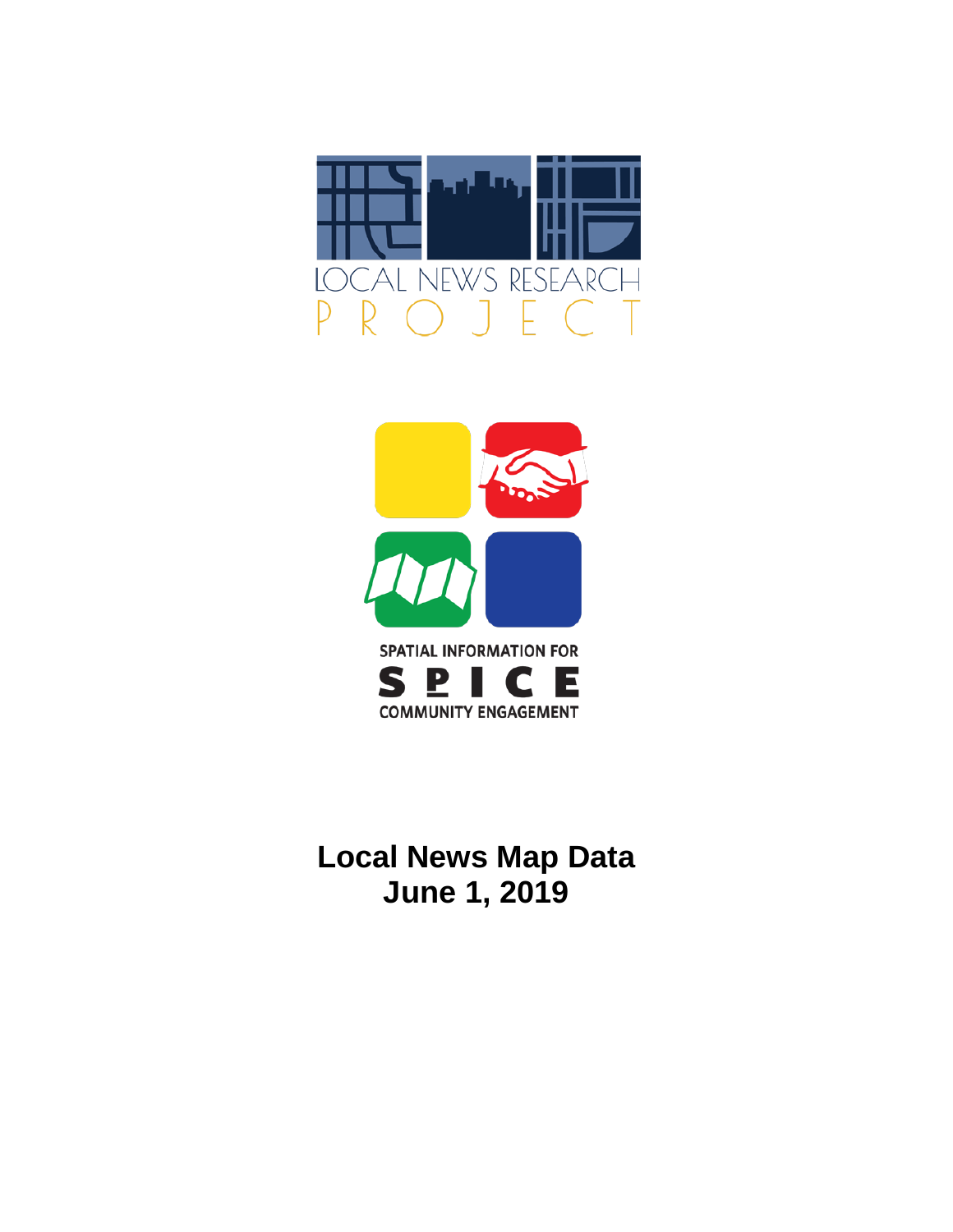### ABOUT THIS PROJECT

The Local News Map is a crowd-sourced resource that tracks what is happening to local newspapers, broadcast outlets and online news sites in communities across Canada. It displays data going back to 2008, which marked the beginning of a deep recession and a turning point for many previously profitable local news organizations. This report, which is produced every two months and archived [here,](http://localnewsresearchproject.ca/category/local-news-map-data) summarizes the latest data available on the map.

This project is the result of a collaboration between Professor [April Lindgren,](http://rsj.journalism.ryerson.ca/team/april-lindgren/) lead investigator for the [Local News Research Project](http://localnewsresearchproject.ca/) at Ryerson University's School of Journalism and Associate Professor [Jon Corbett,](http://joncorbett.com/JonCorbett/Home.html) who leads the University of British Columbia's [SpICE](http://spice.geolive.ca/)  [Lab](http://spice.geolive.ca/) (Spatial Information for Community Mapping). It was created with financial support from [Canadian Geospatial and Open Data Research Partnership;](http://geothink.ca/) Canadian Media Guild/CWA Canada; Canadian Journalists for Free Expression; a Mitacs Accelerate grant; Unifor; and Ryerson University.

Credits/citations: The Local News Map is a joint project of the Local News Research Project at Ryerson University's School of Journalism and the University of British Columbia's SpICE Lab (Spatial Information for Community Mapping).

Lindgren, April and Corbett, Jon. *Local News Map Data.*  <http://localnewsresearchproject.ca/category/local-news-map-data>

Visit the map:<https://localnewsmap.geolive.ca/>

Contact us: [localnewspoverty@gmail.com](mailto:localnewspoverty@gmail.com)

### **Contents**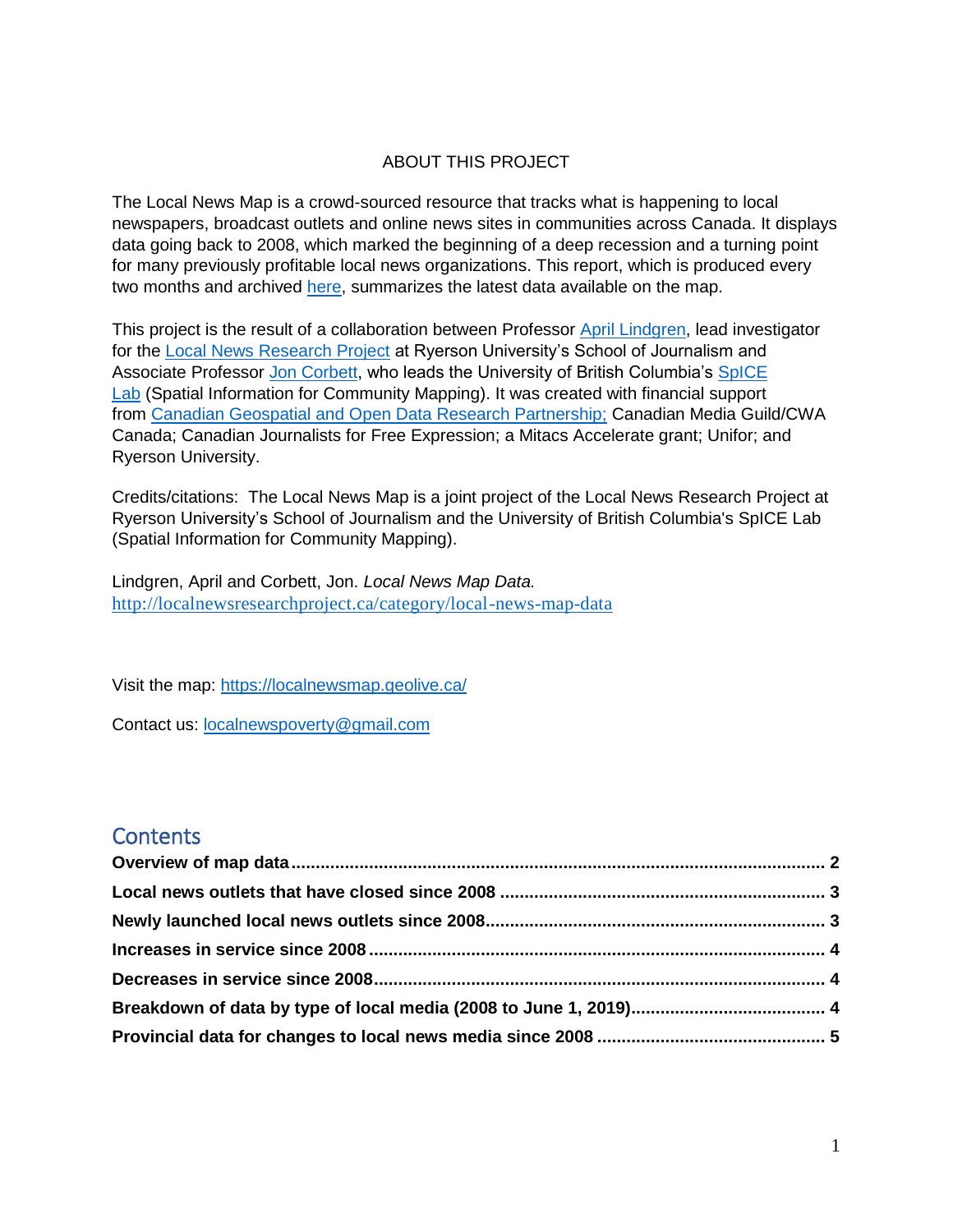## <span id="page-2-0"></span>Overview of map data

The map displayed a total of 517 markers representing changes to local news outlets of all types between 2008 and June 1, 2019.

| Breakdown of all markers by   |     |  |
|-------------------------------|-----|--|
| type of change that occurred: |     |  |
| closed                        | 232 |  |
| closed due to                 | 46  |  |
| merger                        |     |  |
| daily (free) becomes          | 1   |  |
| a community paper             |     |  |
| daily becomes a               | 10  |  |
| community paper               |     |  |
| decrease in service           | 74  |  |
| increase in service           | 23  |  |
| new                           | 94  |  |
| new outlet produced           | 17  |  |
| by merger                     |     |  |
| shifted to online             | 20  |  |



| Breakdown of all markers |     |  |  |
|--------------------------|-----|--|--|
| by type of media:        |     |  |  |
| community paper          | 287 |  |  |
| daily paper - free       | 27  |  |  |
|                          |     |  |  |

| daily paper - paid | 43 |
|--------------------|----|
| online             | 71 |
| radio - private    | 18 |
| radio - public     | 11 |
| TV - private       | 32 |
| TV - public        | 28 |

Breakdown of all markers by ownership:

| uwuunuun,               |     |
|-------------------------|-----|
| Independent owners      | 102 |
| Postmedia               | 50  |
| <b>Black Press</b>      | 37  |
| Transcontinental        | 36  |
| Metroland               | 33  |
| Sun Media               | 29  |
| CBC/Radio-Canada        | 28  |
| Glacier Media           | 20  |
| Torstar                 | 16  |
| Quebecor                | 15  |
| <b>Bell Media</b>       | 13  |
| Rogers Media            | 12  |
| <b>Saltwire Network</b> | 11  |
| Other                   | 115 |

Note: only owners with more than 10 markers are listed in the table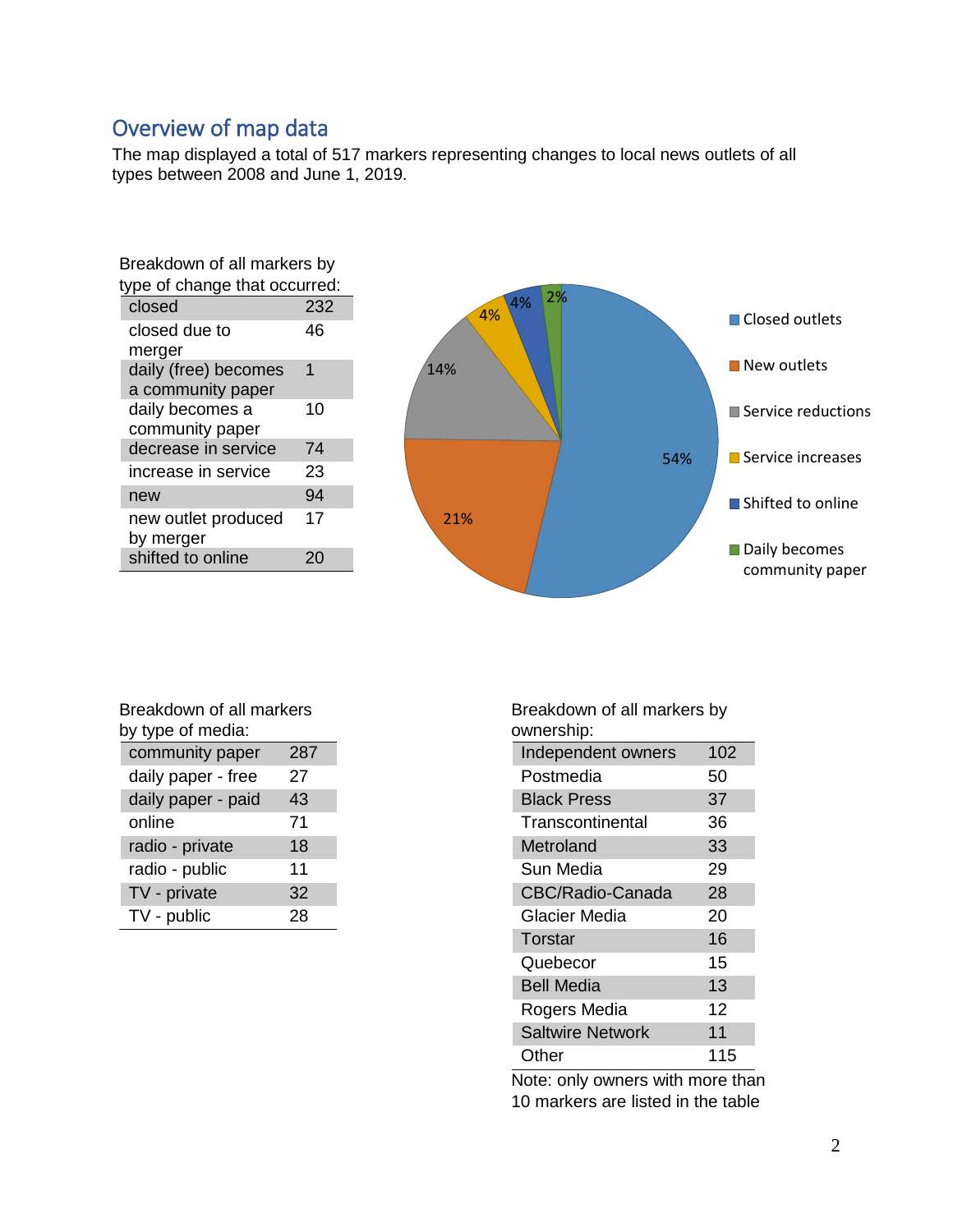## <span id="page-3-0"></span>Local news outlets that have closed since 2008

Total number of closings: 278 (232 direct closings + 46 closings due to mergers) Number of communities where a local news outlet has closed: 199

| Breakdown of closings by<br>type of media: |     |  |  |  |
|--------------------------------------------|-----|--|--|--|
| community paper                            | 202 |  |  |  |
| daily paper - free                         | 23  |  |  |  |
| daily paper - paid                         | 13  |  |  |  |
| online                                     | 13  |  |  |  |
| radio - private                            | 11  |  |  |  |
| radio - public                             | 6   |  |  |  |
| $TV$ – private                             | 10  |  |  |  |
| $TV$ – public                              | 0   |  |  |  |
|                                            |     |  |  |  |

| Breakdown of closings by ownership: |    |  |
|-------------------------------------|----|--|
| Independent                         | 38 |  |
| Postmedia                           | 32 |  |
| Transcontinental                    | 32 |  |
| <b>Black Press</b>                  | 28 |  |
| Sun Media                           | 25 |  |
| Metroland                           | 19 |  |
| <b>Glacier Media</b>                | 16 |  |
| Torstar                             | 15 |  |
| Other                               | 73 |  |

Note: only owners with more than 10 markers are named in the table

# <span id="page-3-1"></span>Newly launched local news outlets since 2008

Total number of markers representing new outlets: 111 (94 new outlets + 17 new outlets produced by mergers)

Number of communities where a new local news outlet has been launched: 83

| Breakdown of new outlets<br>by media type: |    |  |  |  |
|--------------------------------------------|----|--|--|--|
| community paper                            | 41 |  |  |  |
| daily paper - free                         | 1  |  |  |  |
| online                                     | 52 |  |  |  |
| radio – private                            | 6  |  |  |  |
| radio - public                             | 3  |  |  |  |
| $TV$ – private                             | 3  |  |  |  |
| $TV$ – public                              | 5  |  |  |  |

| Breakdown of new outlets by<br>ownership: |                |  |  |
|-------------------------------------------|----------------|--|--|
| Independent                               | 51             |  |  |
| Village Media                             | 8              |  |  |
| Metroland                                 | $\overline{7}$ |  |  |
| Rogers Media                              | 6              |  |  |
| <b>Black Press</b>                        | $\overline{4}$ |  |  |
| <b>TVO</b>                                | 4              |  |  |
| <b>Your Community</b>                     | 4              |  |  |
| Voice                                     |                |  |  |
| <b>CBC/Radio-Canada</b>                   | 4              |  |  |
| <b>Glacier Media</b>                      | $\overline{2}$ |  |  |
| <b>Saltwire Network</b>                   | $\overline{2}$ |  |  |
| The Jim Pattison                          | $\overline{2}$ |  |  |
| <b>Broadcast Group</b>                    |                |  |  |
| Transcontinental                          | 2              |  |  |
| <b>First Peoples Radio</b>                | $\overline{2}$ |  |  |
| Other                                     | 13             |  |  |
|                                           |                |  |  |

Note: only owners with more than 1 marker are named in the table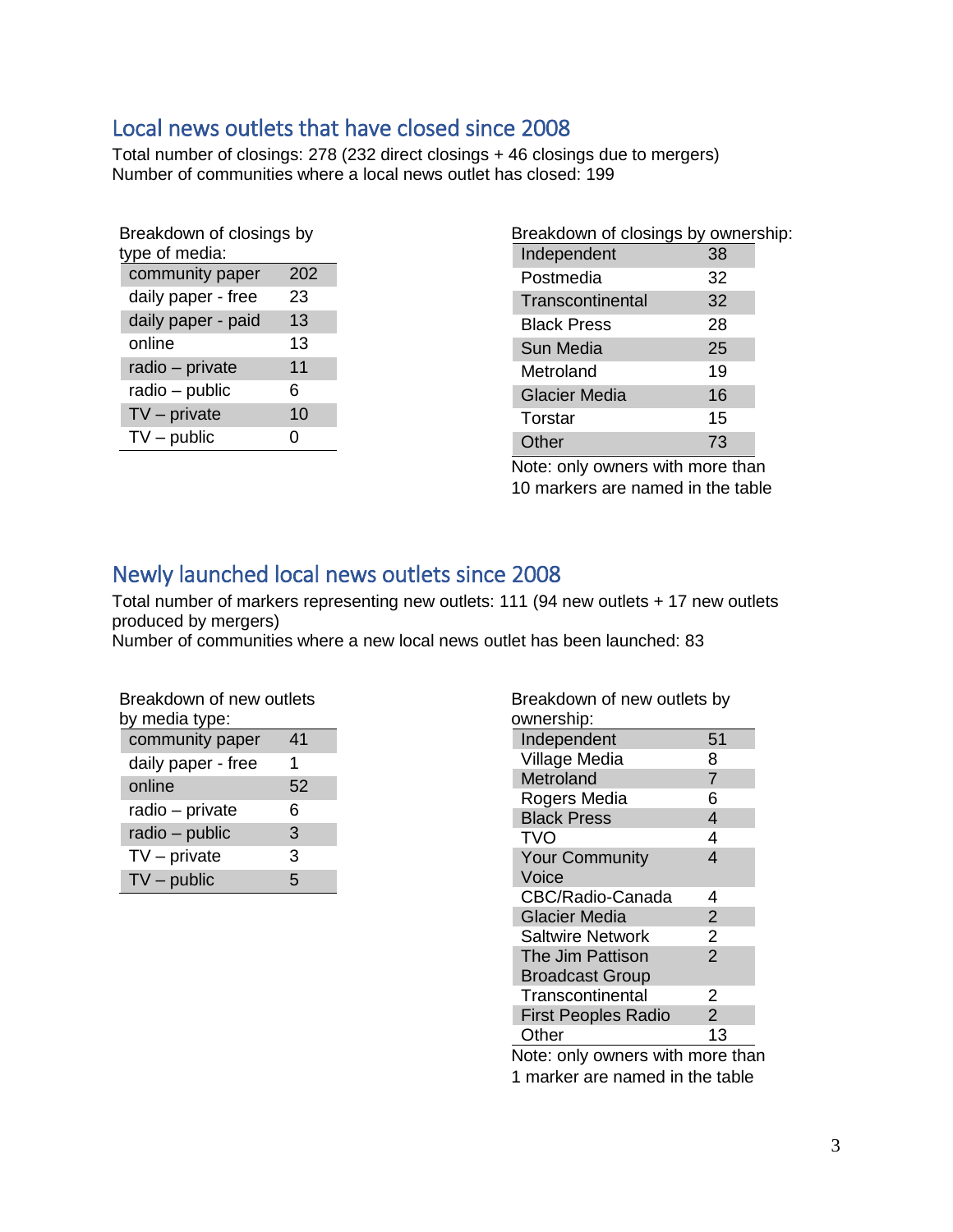## <span id="page-4-0"></span>Increases in service since 2008

Total number of service increases: 23 Number of affected communities: 20

Breakdown of service increases by type of media:

| community paper    | 4 |  |
|--------------------|---|--|
| daily paper - free | O |  |
| daily paper - paid | 2 |  |
| online             | 6 |  |
| radio - private    | 0 |  |
| radio - public     | 1 |  |
| TV - private       | 9 |  |
| TV - public        |   |  |

Note: Examples of service increases include longer local news casts, the launch of a new local news program, increased frequency of publication for newspapers

## <span id="page-4-1"></span>Decreases in service since 2008

Total number of service reductions: 74 Number of affected communities: 48

| Breakdown of service reductions |    |  |  |  |
|---------------------------------|----|--|--|--|
| by type of media:               |    |  |  |  |
| community paper                 | 21 |  |  |  |
| daily paper - free              | 1  |  |  |  |
| daily paper - paid              | 18 |  |  |  |
| online                          | 0  |  |  |  |
| radio - private                 | 1  |  |  |  |
| radio - public                  | 1  |  |  |  |
| TV - private                    | 10 |  |  |  |
| TV - public                     | 22 |  |  |  |

Note: Examples of service decreases include shorter newscasts or fewer print editions per week for newspapers

# <span id="page-4-2"></span>Breakdown of data by type of local media (2008 to June 1, 2019)

### **NEWSPAPERS**

• Total number of markers representing changes at newspapers: 357

*Closings*

- Total number of newspapers that have closed: 238 (192 direct closings + 46 closings due to mergers)
- Number of communities where newspapers have closed: 185

### *Launches*

- Total number of markers representing newly launched newspapers: 42 (25 new outlets + 17 new outlets produced by mergers)
- Number of communities where new newspapers have launched: 38

*Community newspaper markers on the map (published fewer than five times per week)* 

- Total number of community newspaper markers: 287
- Total number of community newspapers that have closed: 202 (159 direct closings + 43 closings due to mergers)
- Number of communities affected by the closing of a community paper: 164
- Total number of new community newspapers: 41 (24 new outlets + 17 new outlets produced by mergers)
- Number of communities where a new community paper has launched: 37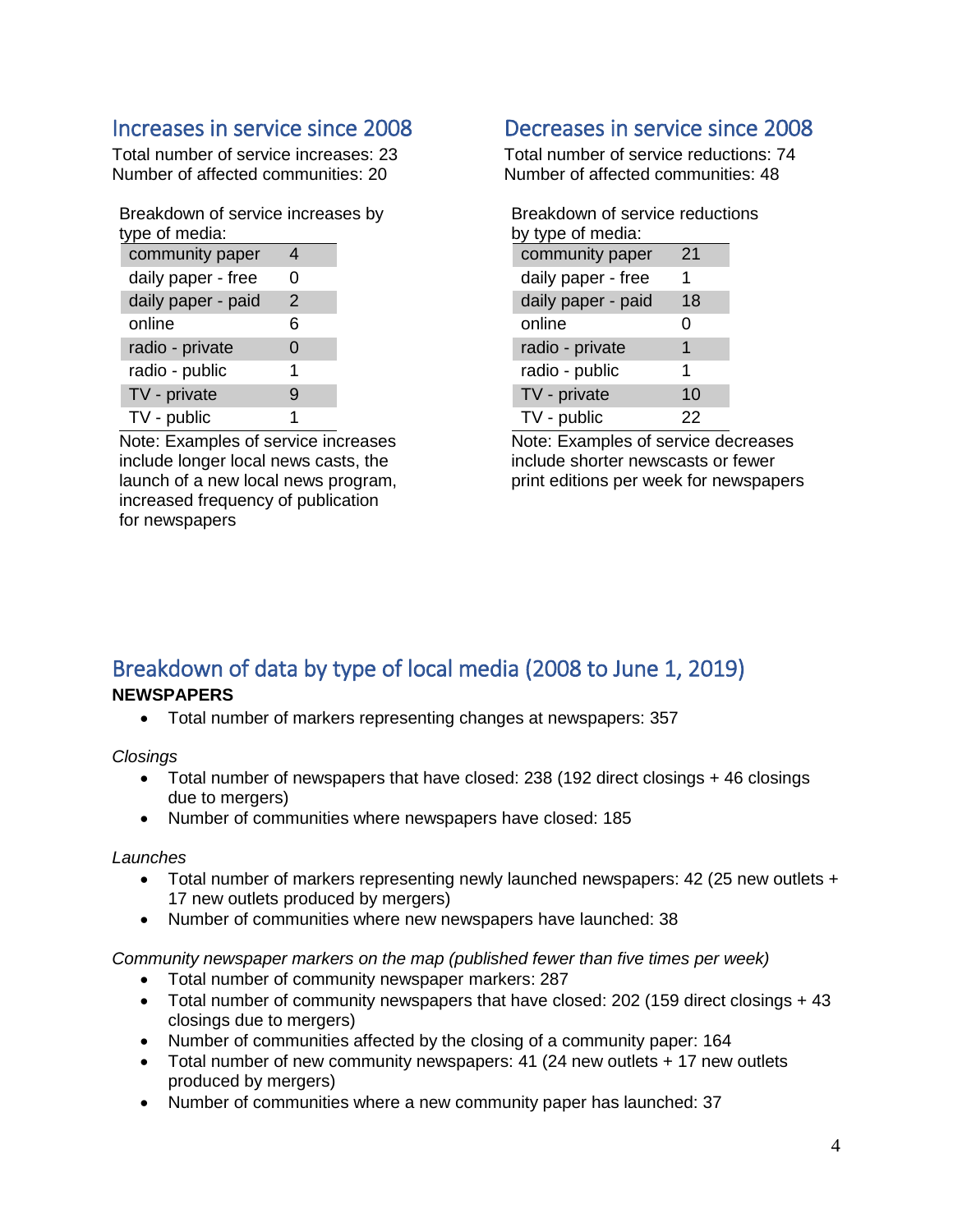### **DIGITAL NEWS SITES**

- Total number of markers representing changes at online news sites: 71
- Total number of newly launched online news sites: 52
- Total number of closed online news sites: 13
- Total number of online news sites service increases: 6

#### **RADIO**

- Total number of markers representing changes at radio stations: 29
- Total number of new radio stations: 9
- Total number of closed radio programs: 17
- Total number of radio station service reductions: 2
- Total number of radio station service increases: 1

### **TELEVISION**

- Total number of markers representing changes to television stations: 60
- Total number of new TV stations: 8
- Total number of closed TV stations: 10
- Total number of TV station service reductions: 32
- Total number of TV station service increases: 10

### <span id="page-5-0"></span>Provincial data for changes to local news media since 2008

| <b>Province</b>              | <b>Number of</b><br>closings/<br>closings<br>due to<br>mergers | Number of<br>new/new<br>outlets due<br>to merger | <b>Number of</b><br>service<br>reductions | <b>Number of</b><br>service<br><i>increases</i> | Total # of<br>markers |
|------------------------------|----------------------------------------------------------------|--------------------------------------------------|-------------------------------------------|-------------------------------------------------|-----------------------|
| Alberta                      | 34                                                             | 12                                               | 12                                        |                                                 | 59                    |
| <b>British Columbia</b>      | 59                                                             | 20                                               | 12                                        | $\overline{2}$                                  | 93                    |
| Manitoba                     | 6                                                              | 2                                                | 4                                         |                                                 | 13                    |
| <b>New Brunswick</b>         | 1.                                                             | 4                                                |                                           |                                                 | $\overline{7}$        |
| Newfoundland and<br>Labrador | 5                                                              |                                                  | 4                                         | $\Omega$                                        | 10                    |
| <b>Northwest Territories</b> | $\mathbf 1$                                                    | 0                                                |                                           | 1                                               | 3                     |
| Nova Scotia                  | 14                                                             | 9                                                | 5                                         | 3                                               | 31                    |
| Nunavut                      | $\Omega$                                                       | 0                                                | 0                                         | $\overline{0}$                                  | $\overline{0}$        |
| Ontario                      | 106                                                            | 55                                               | 41                                        | 8                                               | 210                   |
| <b>Prince Edward Island</b>  | $\Omega$                                                       | 0                                                |                                           | $\overline{0}$                                  | 1                     |
| Quebec                       | 40                                                             | 5                                                | 21                                        | $\overline{2}$                                  | 68                    |
| Saskatchewan                 | 12                                                             | 3                                                | 2                                         | 4                                               | 21                    |
| Yukon                        | 0                                                              | 0                                                |                                           | 0                                               |                       |
| Canada (total)               | 278                                                            | 111                                              | 105                                       | 23                                              | 517                   |

Breakdown of changes to local news outlets by province